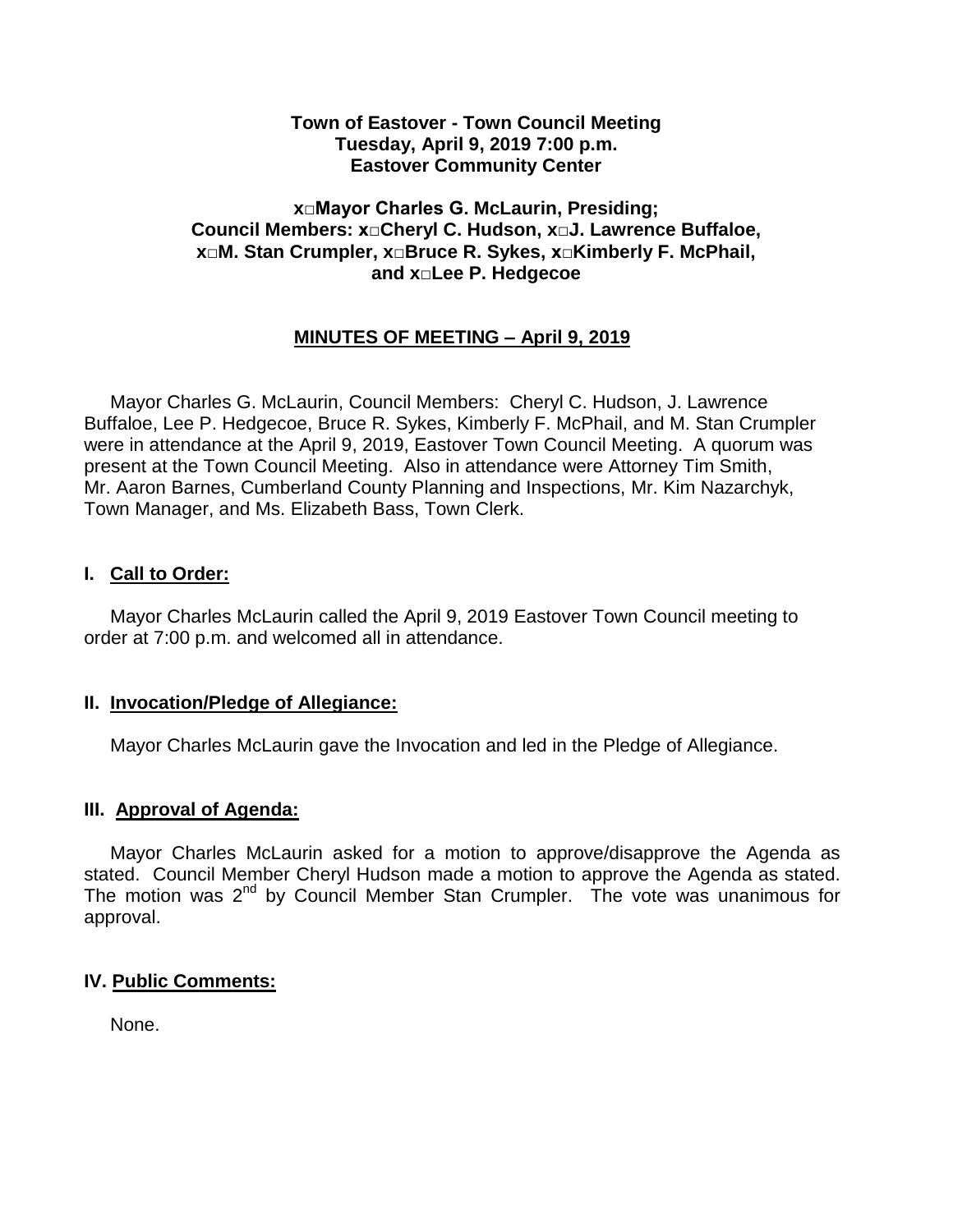## **V. Consent Agenda:**

## **1. Consider approval of the Minutes for the March 12, 2019 Town Council Meeting.**

## **2. Consider approval of the February, 2019 Financial Reports.**

 Mayor McLaurin asked the Council if they had any questions concerning the Consent Agenda. There were none. Mayor McLaurin asked for a motion to approve/disapprove the Consent Agenda as stated.

 Council Member Stan Crumpler made a motion to approve the Consent Agenda as stated. The motion was  $2^{nd}$  by Council Member Kim McPhail. The vote was unanimous for approval.

## **VI. Discussion Agenda:**

### **Agenda Item #1:**

## **CASE NO. 19-029. CONSIDERATION OF THE MT. ZION AME ZION CHURCH; REQUEST FOR A RR SITE PLAN REVIEW, COUNTY SUBDIVISION ORDINANCE AND EASTOVER SUPPLEMENTAL AMENDMENTS; ZONING: RR; TOTAL ACREAGE: 2.87 AC. +\-; LOCATION: 3399 DUNN ROAD. (EASTOVER)**

 Mr. Aaron Barnes stated that Case No. 19-029 is a request for a RR Site Plan Review by the Mt. Zion AME Zion Church. The developer is requesting approval of additions along the front and sides of the existing church building. The subject property is located at 3399 Dunn Road with +/-2.87 acres. Mr. Barnes showed the Council the site plan and aerial map of the subject property.

After a brief discussion by the Council, Mayor McLaurin asked for a vote to either approve or disapprove Case No. 19-029. Council Member Lawrence Buffaloe made a motion to approve Case No. 19-029 as stated. The motion was  $2<sup>nd</sup>$  by Council Member Bruce Sykes. The vote was unanimous for approval.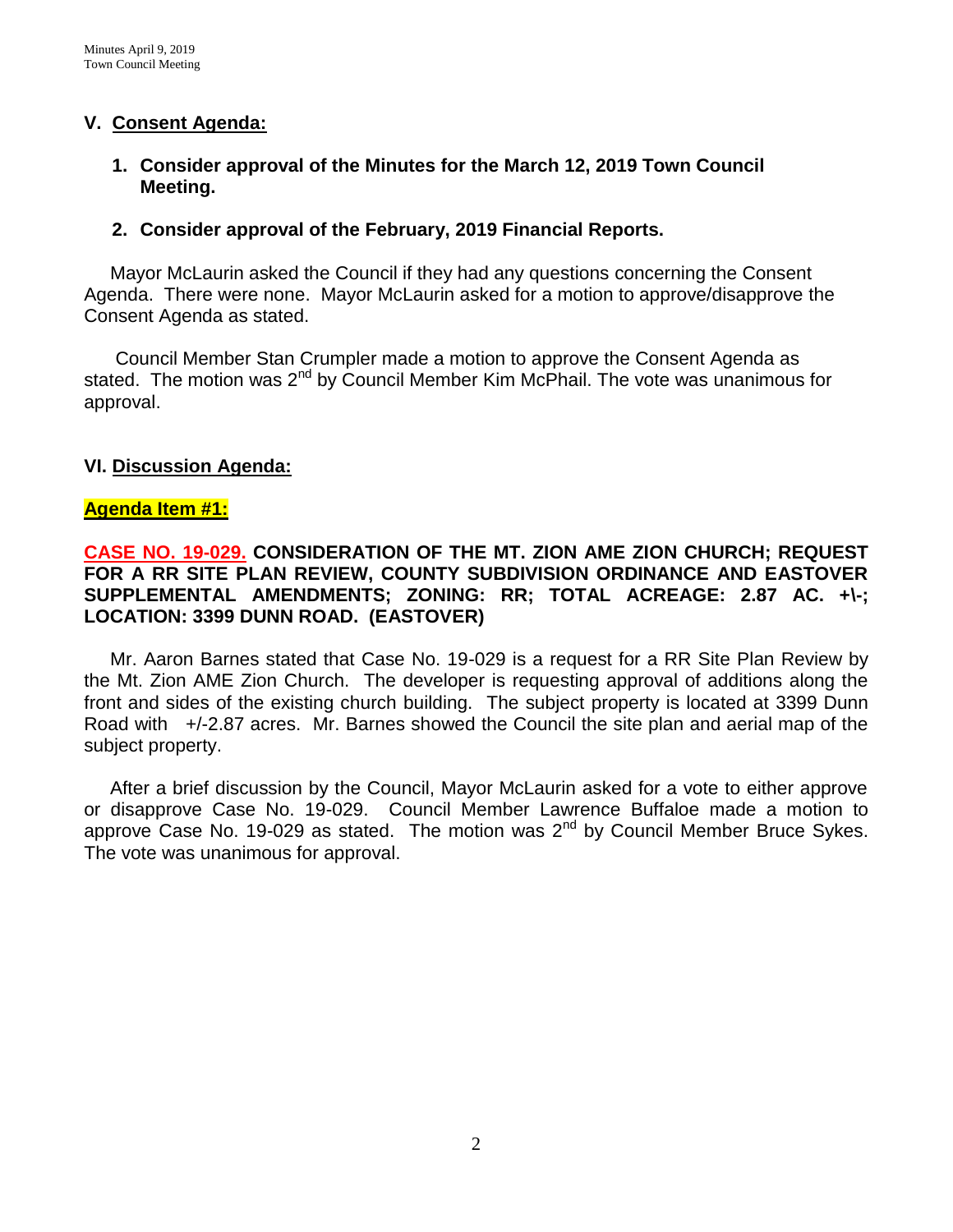#### **Agenda Item #2:**

#### **Danny Matthews, President, Eastover Fire Department**

Mr. Matthews addressed the Council regarding the recent actions of the Cumberland County Public Safety Task Force. He stated that the Task Force had recommended increasing the fire district tax to \$0.15, up from \$0.1125, in the unincorporated areas of the county. He asked that the Eastover Town Council consider the same increase as this would greatly assist the Eastover Fire Department. Discussion followed among the Council, with some questions directed to Mr. Matthews. Mayor McLaurin stated that it was his understanding that this proposed increase in revenue, from the unincorporated areas of the county, would go into a fund to assist all the departments. Should the Council agree to follow the proposal the extra funds from Eastover residents would not go to the Eastover Fire Department but to the fund. He thanked Mr. Matthews for the presentation, and stated the Council would discuss this at a later date.

#### **Agenda Item #3:**

#### **Joint Planning Interlocal Agreement**

This agreement was brought before the Council in January. The county is requesting the cities that are part of the Joint Planning Board sign a new Agreement. This new Agreement limits time served to 2 terms for a town's representative, with the possibility of a  $3<sup>rd</sup>$  term (maximum total of 12 years served) if requested by the Town and the Joint Planning Board approved. This agreement also transfers the responsibility for hiring the Planning Director from the Planning Board, to the County Manager. This would give the County Manager sole control but also involve a member of the Planning Board in the interview process. Council Members from Eastover and Linden have met with the County Manager on two occasions to discuss the new terms. .

Mayor McLaurin asked for a vote to either approve or disapprove the Joint Planning Interlocal Agreement. Council Member Stan Crumpler made a motion to approve the Joint Planning Interlocal Agreement. The motion was 2<sup>nd</sup> by Council Member Lawrence Buffaloe. The vote was unanimous for approval.

#### **Agenda Item #4:**

#### **Bid for B&B Fence for Tally Woodland Park**

B&B Fence (the original installer) submitted three bids. The first is for \$10,811.25 and is to replace the current wood split rail fence with the black commercial style aluminum grade fence. The second bid is for \$1,507.34, to add a 3 foot fence at the back point of the community center property. The third bid is for \$2,900.00, to repair a portion of the fence damaged by a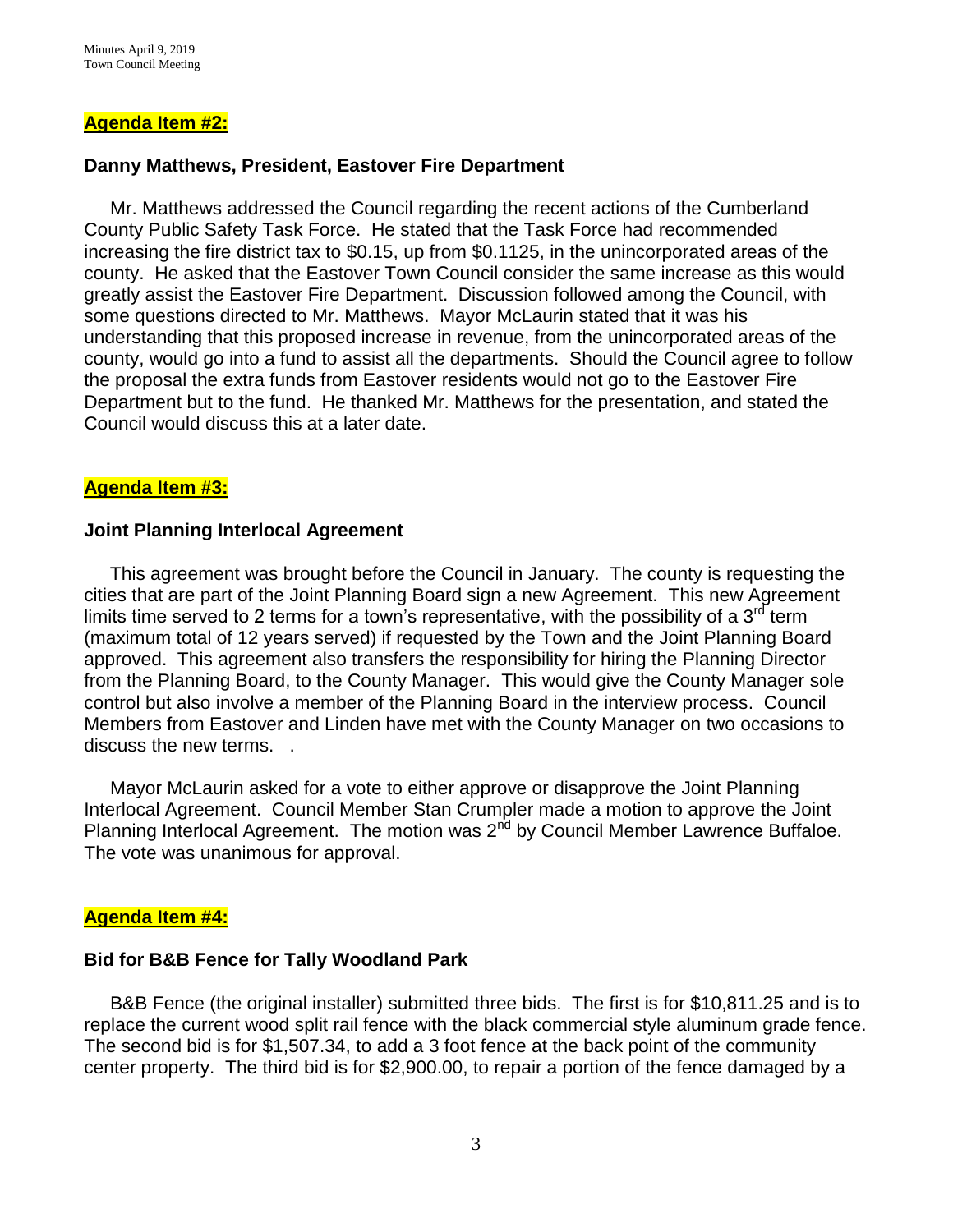fallen tree. The fences will not be repaired or replaced until all trees are removed and the landscaping company does a thorough cleaning.

 Mayor McLaurin asked for a vote to either approve or disapprove the 3 bids from B&B fencing company. Council Member Lawrence Buffaloe made a motion to approve the 3 bids from B&B fencing company. The motion was  $2^{nd}$  by Council Member Lee Hedgecoe. The vote was unanimous for approval

## **Agenda Item #5:**

### **Storm Water Ordinance**

This Ordinance will require any future development to go through a review process by third party (hired by the Town) to ensure that the Town will not have any future storm water issues with the development. It contains standard language from State Guidelines. This document does not assess a fee to individual property owners.

 Mayor McLaurin asked for a vote to approve/disapprove a Public Hearing to be scheduled for May 14, 2019, Eastover Town Council Meeting, for the Storm Water Ordinance. Council Member Cheryl Hudson made a motion for the Storm Water Ordinance to be heard at the Public Hearing on May 14, 2019 Eastover Town Council Meeting. Council Member Stan Crumpler 2<sup>nd</sup> the motion. The vote was unanimous for approval.

## **Agenda Item #6:**

#### **Trash Ordinance**

Currently there is an issue with the dumpster at Eastover Ballpark. People are putting household garbage in the dumpster causing it to overflow. They are also placing trash beside the dumpster. This causes the park to be assessed a fee and Waste Management will not pick up the extra garbage. There is a sign visible but people are choosing to ignore it. This Trash Ordinance will cause the person/persons responsible to be fined a penalty of \$50.00 and/or charged with a civil and/or criminal misdemeanor.

 In order for this Ordinance to be enforced the Town of Eastover will need to purchase two trail cameras. These cameras need to be placed where they are not able to be tampered with and will give a clear picture of the person/persons involved.

 Council Member Cheryl Hudson made a motion to approve the Ordinance regulating disposal of household garbage and residential trash. The motion was  $2^{nd}$  by Council Member Stan Crumpler. The vote was unanimous for approval.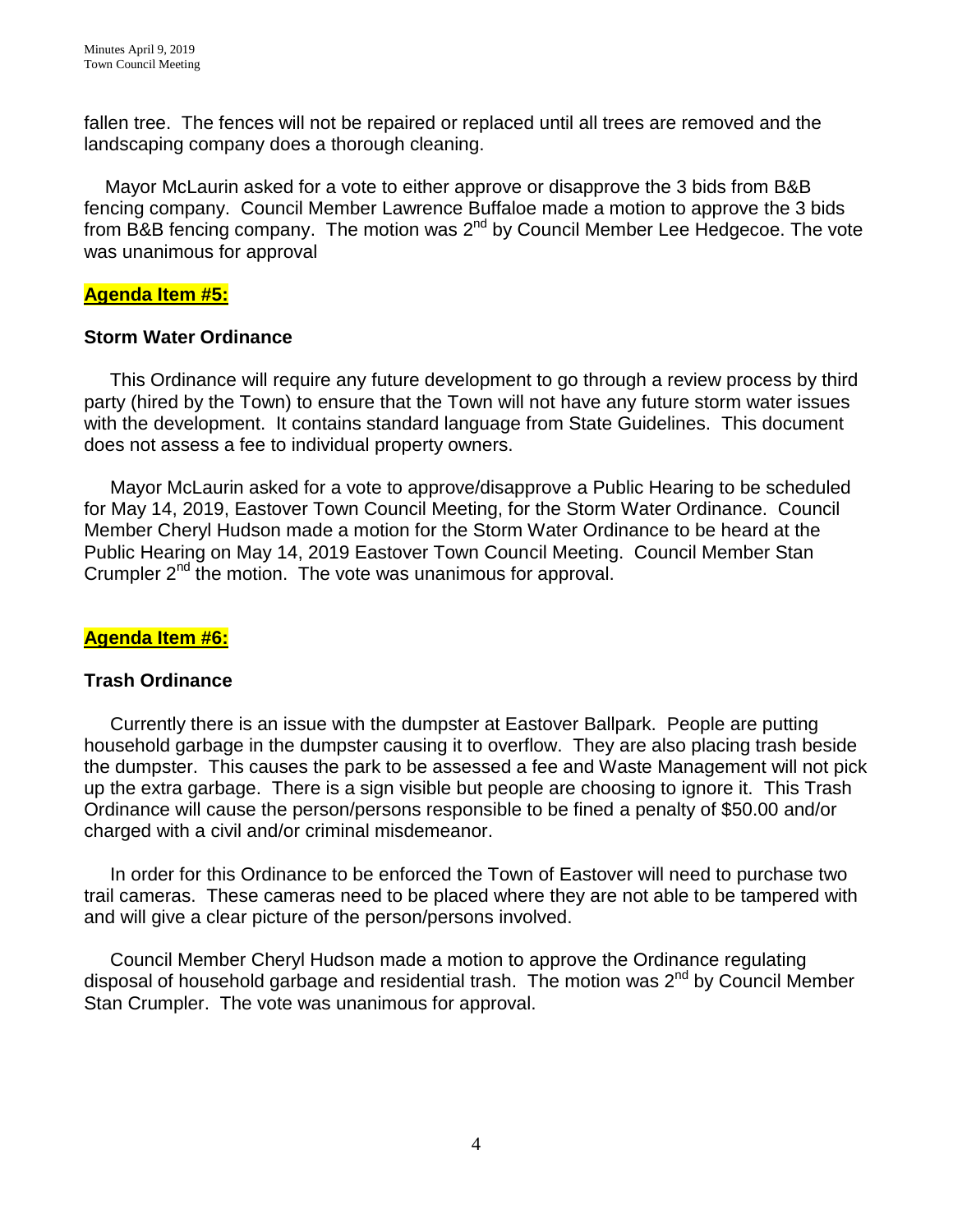## **VII. Receive Mayor's Update:**

- Mayor McLaurin and Mr. Nazarchyk said 4 street lights will be placed from Dunn Road to just behind Gavin's IGA on Middle Road, 13 lights from Dunn Road to Ballpark Road off of Beard Road, 12 lights on Dunn Road down to Flea Hill Drive. There should be movement on this from Duke Progress Energy hopefully within the next 30 days.
- Opening Day at Eastover Ballpark was a success. The parking lots were full and definitely need to be extended. There were approximately 500 kids there.
- Mayor McLaurin asked the Council to come up with ideas for the back part of the Ballpark.
- Heritage Day will be September 28, 2019.

## **VIII. Receive Town Council Update:**

• None.

.

## **IX. Receive Town Managers Update:**

- Mr. Tom Melvin said there was a kickoff meeting for the Hero's Homecoming scheduled for Friday April 12<sup>th</sup>. Hero's Homecoming will be the week of November 7<sup>th</sup> thru November 11<sup>th</sup>, 2019.
- Need to find a FAMPO representative. FAMPO meets every other month at 8:00p.m. at the old courthouse or in the Lafayette Room at Fayetteville City Hall.
- The ballpark is under three different zonings: R6A, A1, and RR. The entire parcel (40 acres) needs to be rezoned to A1 in order for construction to continue without going through the process of a Special Use Permit each time improvement is considered. There will be no fee involved because the Town is requesting the rezoning.

Council Member Lawrence Buffaloe made a motion to move forward with the rezoning of the 40 acres at the Eastover Ballpark. Council Member Cheryl Hudson 2<sup>nd</sup> the motion. The vote was unanimous for approval.